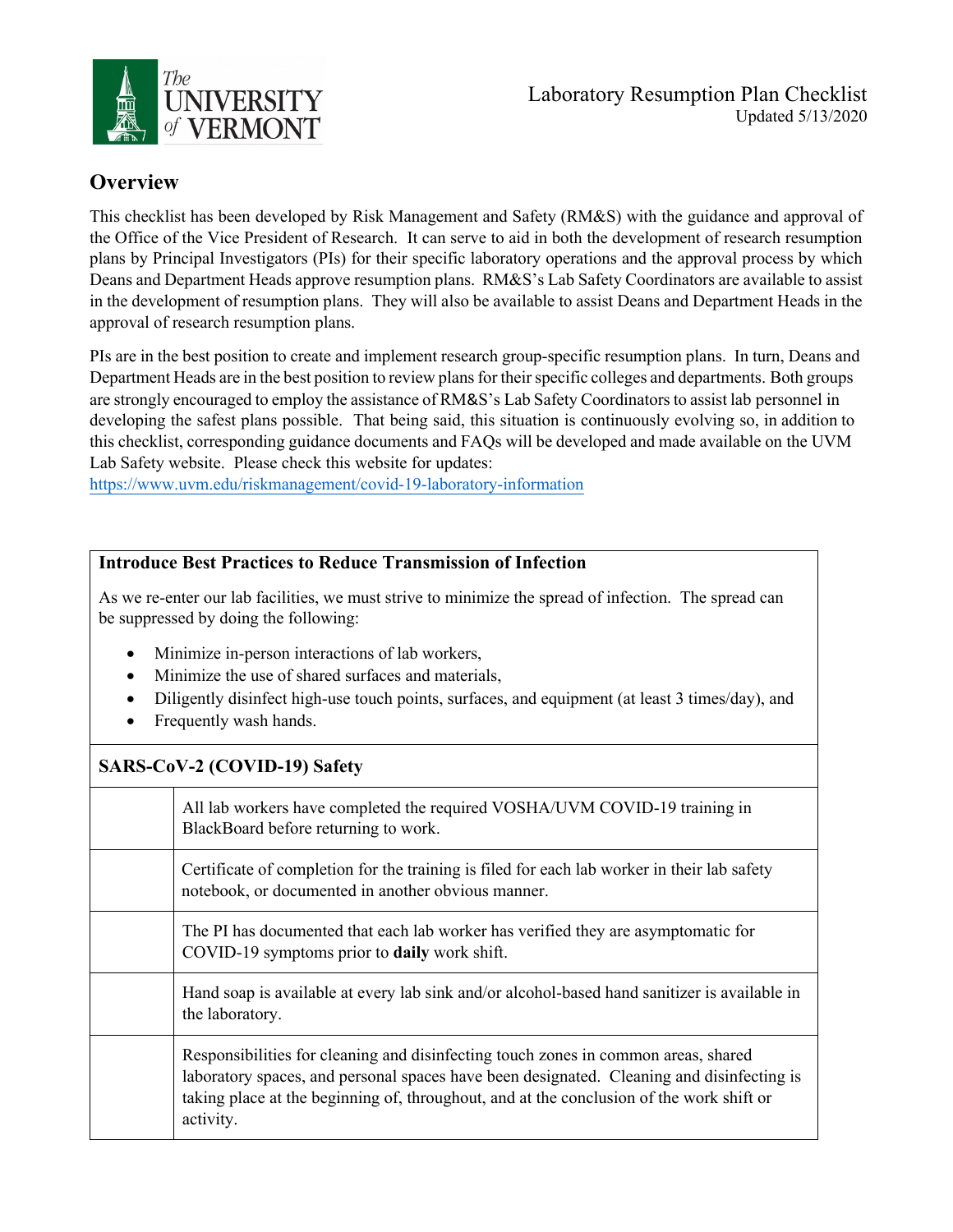

|                           | It has been determined how physical distancing standards (6 feet) will be applied. A<br>written plan has been developed and communicated to maintain this distancing at all times<br>in laboratories, common/shared areas, and office spaces.                                               |
|---------------------------|---------------------------------------------------------------------------------------------------------------------------------------------------------------------------------------------------------------------------------------------------------------------------------------------|
|                           | A plan has been created for scheduling alternate laboratory shift work, and it has been<br>communicated with lab staff online and/or physically posted in the lab.                                                                                                                          |
|                           | Scheduling plans have been created for how shared spaces will be occupied, how shared<br>equipment will be used, how break rooms will be shared, etc.                                                                                                                                       |
|                           | Face coverings are worn by all lab workers and it has been determined which face<br>coverings are appropriate for lab conditions. See UVM guidance on face coverings;<br>https://www.uvm.edu/sites/default/files/Physical-Plant-<br>Department/UVM Guidance on Face Coverings 4.27.2020.pdf |
|                           | Create a lab step-down/shut-down plan in case operations need to be altered again. See<br>UVM laboratory shut-down down checklist;<br>https://www.uvm.edu/sites/default/files/UVM-Risk-Management-and-<br>Safety/Laboratory Shut-Down Checklist Mar25 2020.pdf                              |
| <b>General Lab Safety</b> |                                                                                                                                                                                                                                                                                             |
|                           | Complete monthly self-inspection checklist.                                                                                                                                                                                                                                                 |
|                           | Inspect chemical storage for expired or leaking containers.                                                                                                                                                                                                                                 |
|                           | Inspect/test eyewashes and safety showers and document in the flush log.                                                                                                                                                                                                                    |
|                           | Inspect for leaking or out of date waste containers (6 or more months past accumulation<br>date).                                                                                                                                                                                           |
|                           | Keep lab doors closed to allow proper/maximum air movement from lab ventilation<br>systems.                                                                                                                                                                                                 |
|                           | Review manuals and/or SOPs for safe start-up procedures for lab operations and<br>equipment.                                                                                                                                                                                                |
|                           | If resumption of laboratory activities require a revision to approved IBC/IACUC protocols,<br>contact either Aubrie.Clas@uvm.edu or Abbey.Dattilio@uvm.edu for assistance.                                                                                                                  |
|                           |                                                                                                                                                                                                                                                                                             |